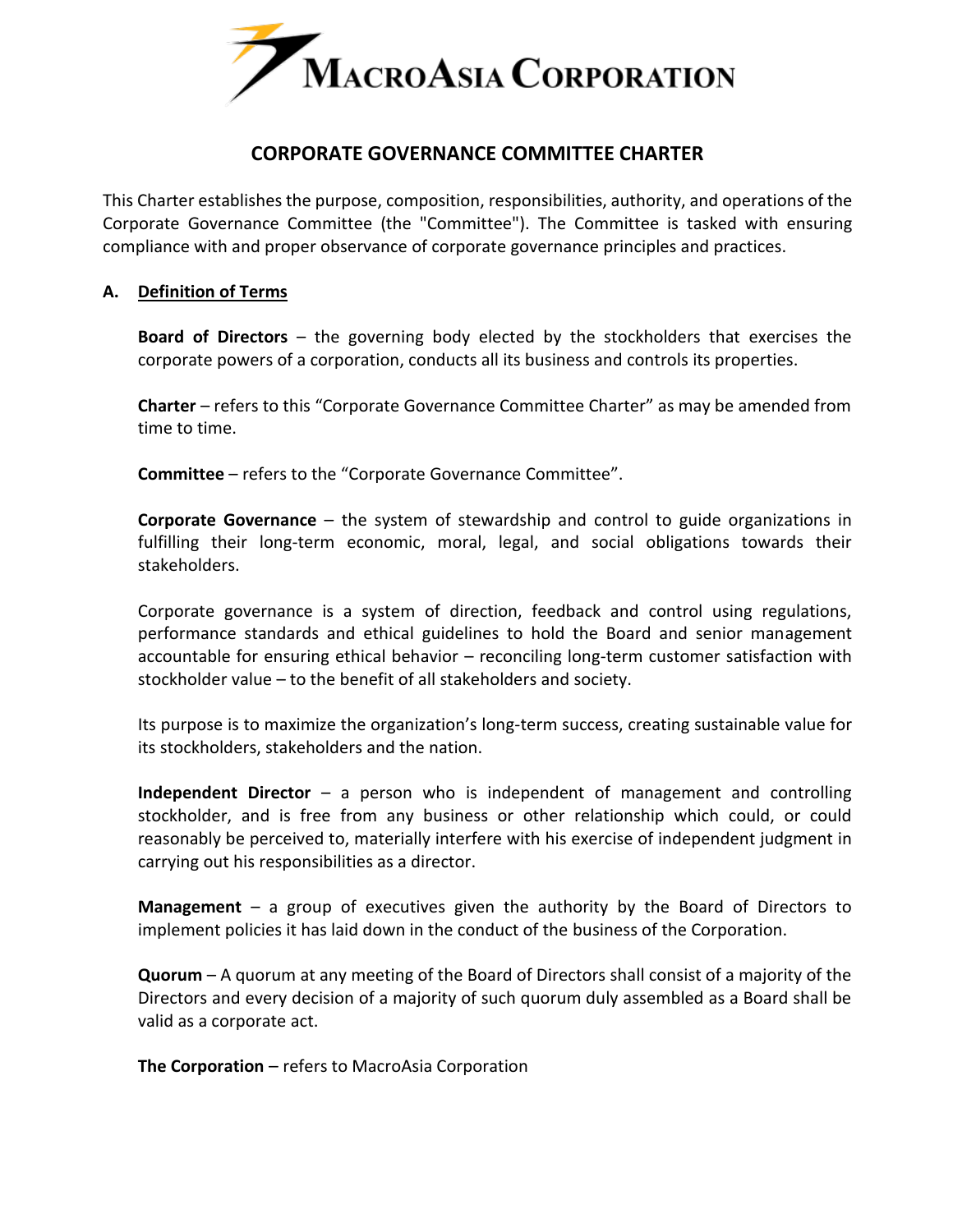# **B. Rules of Interpretation**

All references to the masculine gender in the salient provisions of this Charter shall likewise cover the feminine gender. Unless the context otherwise requires, words in the singular include the plural, and vice versa.

All doubts or questions that may arise in the interpretation or application of this Charter shall be resolved in favor of promoting transparency, accountability and fairness to the stockholders and investors of the Corporation.

The headings in this Charter are inserted solely for convenience of reference and shall not limit or affect the interpretation of the provisions hereof.

# **C. Committee Structure and Membership**

# *C.1. Composition*

The Corporate Governance Committee, shall be composed of at least three (3) members, the majority of whom should be Independent Directors, including the Chairman and one (1) nonvoting member in the person of the HR Director.

The members of the Corporate Governance Committee, including the Chairman of the Committee shall be appointed and may be removed from the Committee, with or without cause, by the majority vote of the Board of Directors.

# *C.2 Qualification and Disqualifications*

The Committee Chairman and its members shall possess all the qualifications and have none of the disqualifications for membership in the Board as provided for in the Amended By-Laws and the Revised Manual on Corporate Governance, the Revised Corporation Code, the Securities Regulation Code, and other relevant laws. Moreover, the Members who are Independent Directors, must meet the qualifications of Independent Directors set out in the Revised Manual on Corporate Governance.

#### *C.3 Vacancy*

The office of a Member shall ipso facto be vacated:

- 1. if he resigns his office as a Member;
- 2. if he is removed by a resolution of the Board;
- 3. if he becomes of unsound mind; or
- 4. if he is subsequently disqualified from becoming a Member.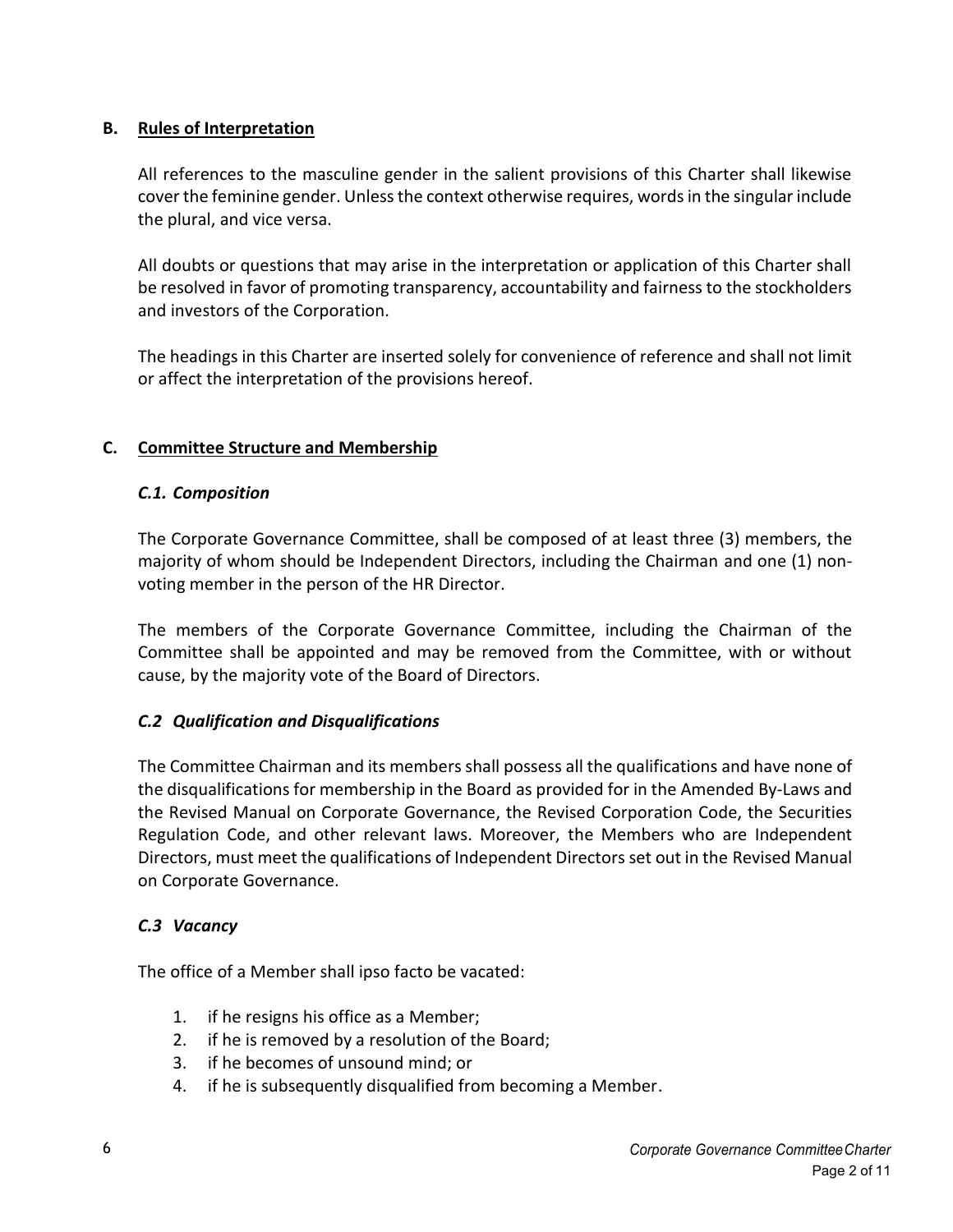A member shall be disqualified from continuing to be such during the remainder of his tenure if, upon determination by the Board or its Corporate Governance Committee, a member ceases to meet any of the independence criteria set forth in this Charter, or any of the qualifications set forth by the Corporation, or he becomes disqualified from directorship based on any grounds for disqualification set forth by the Corporation.

# **D. Committee Functions**

The Committee is tasked with ensuring compliance with and proper observance of corporate governance principles and practices. The Committee meets as necessary and is authorized by the Board to help process nominations and appointments of new directors.

The Committee shall have the functions set out hereunder, and such other duties and powers as may be delegated to the Committee by the Board, subject to such limitations as may be determined by the Board.

# *D.1. Governance*

- 1. Oversee the implementation of the corporate governance framework and periodically review the said framework to ensure that it remains appropriate in light of material changes to the corporation's size, complexity and business strategy, as well as its business and regulatory environments;
- 2. Oversee the periodic performance evaluation of the Board and its committees as well as executive management, and conduct an annual self-evaluation of its performance;
- 3. Ensure that the results of the Board evaluation are shared, discussed, and that concrete action plans are developed and implemented to address the identified areas for improvement;
- 4. Recommend continuing education/training programs for directors, assignment of tasks/projects to board committees, and succession plan for the board members and senior officers.
- 5. Adopt corporate governance policies and ensure that these are reviewed and updated regularly, and consistently implemented in form and substance;
- 6. Propose and plan relevant trainings for the members of the Board;

# *D.2. Nomination*

1. Determine the nomination and election process for the Corporation's directors and define the general profile of board members to ensure that the board members have the appropriate knowledge, competencies and expertise;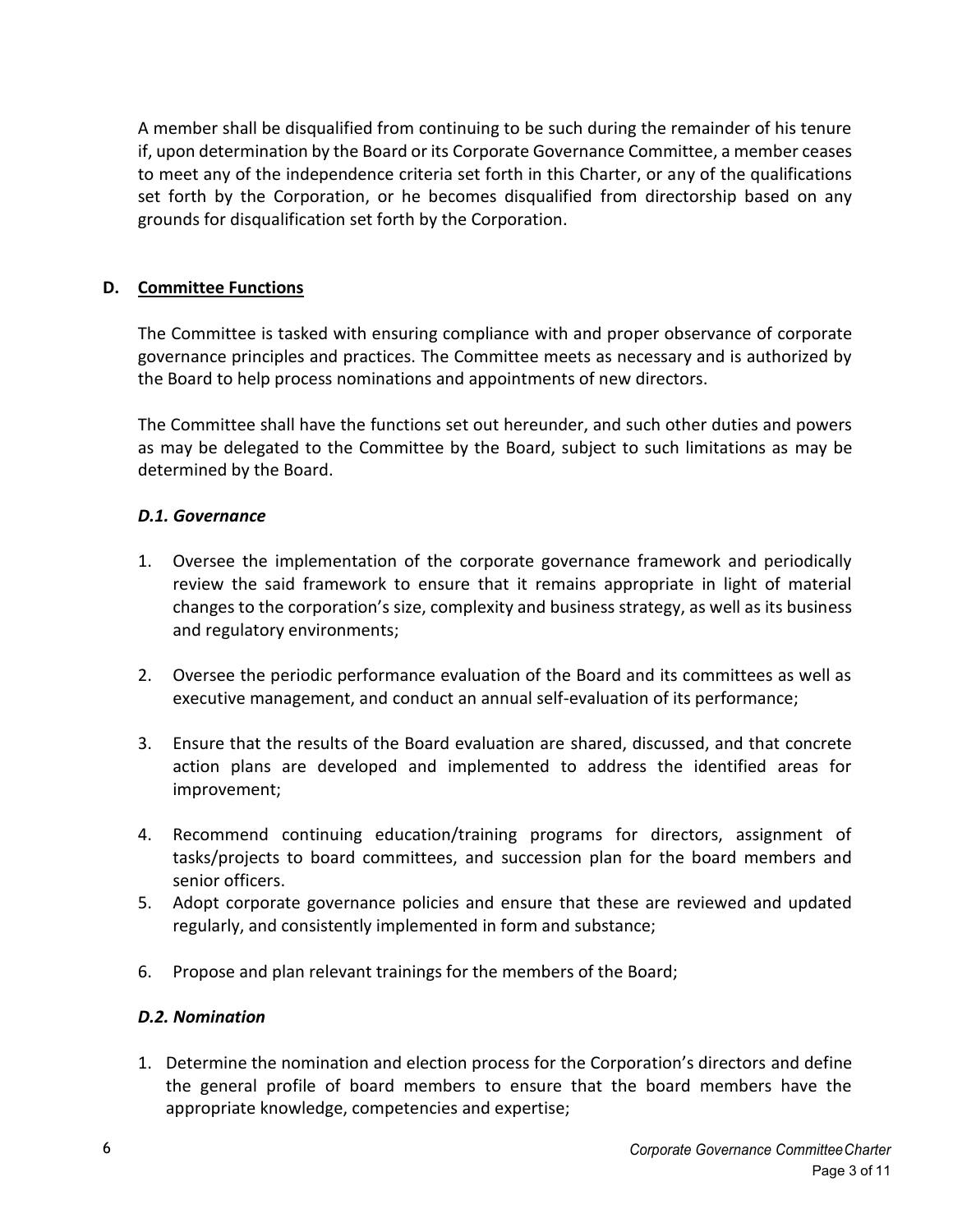- 2. Install and maintain a process to review and evaluate the qualifications of all persons nominated to the Board and other appointments that require Board approval, and ensure that none of the disqualifications stated above are present;
- 3. Encourage the selection of a mix of competent Directors, each of whom can add value and create independent judgement as to the formulation of sound corporate strategies and policies;
- 4. Pre-screen and shortlist all candidates nominated to become a member of the board of directors in accordance with the qualifications and disqualifications set out in the Revised Manual on Corporate Governance.

# **E. Nomination and Voting Procedures**

# *E.1. Selection or Appointment*

Under the Corporation's Amended By-Laws and Revised Manual on Corporate Governance, the nomination of the Corporation's directors shall be conducted by the Corporate Governance Committee prior to the Annual Stockholders' Meeting. All recommendations shall be signed by the nominating stockholders together with the acceptance and conformity of the would-be nominees and shall be submitted to the Corporate Governance Committee and the Corporate Secretary at least thirty (30) days before the date of the actual meeting.

The Corporate Governance Committee shall pre-screen the qualifications and prepare a Final List of all Candidates for directors. Only nominees whose names appear on the Final List of Candidates shall be eligible for election as directors. No other nominations shall be entertained after the Final list of candidates shall have been prepared.

#### *E.2. Reappointment*

The process for re-appointment is the same process adopted in the selection / appointment of Directors. The Corporation adopted Memorandum Circular No. 4 issued by the Securities and Exchange Commission dated March 9, 2017 on the term limits for Independent Director/s.

# *E.3. Qualification of Directors*

In accordance with the Amended By-Laws of the Corporation, any stockholder having at least one thousand (1,000) shares of stock of the Corporation may be elected director, provided however that no person shall qualify or be eligible for nomination or election as director if such person is connected with or engaged in any business or activity or holds positions or interests which are antagonistic to those of the Corporation. Without limiting the generality of the foregoing, a person shall be deemed to be so connected or engaged: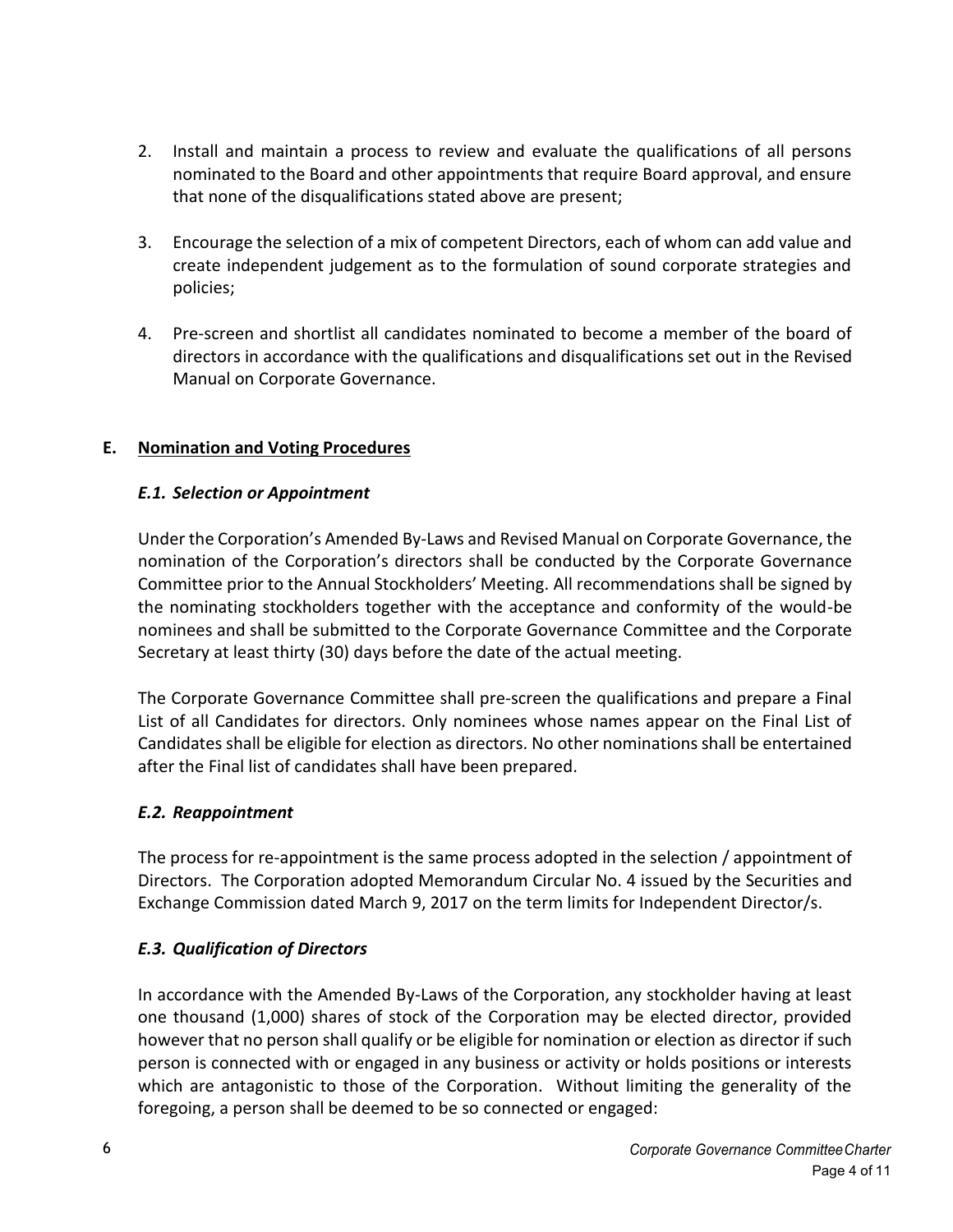- 1. if he is a director, officer, manager, or controlling person of, or the owner (either of record or beneficially) of 10% or more of any outstanding class of shares of any corporation (other than one in which the Corporation owns at least 30% of the capital stock) or partnership engaged in a business which is antagonistic or hostile to that of the Corporation;
- 2. if he is a participant to any enterprise or is holding or pursuing an interest which the Board of Directors determines to be antagonistic or hostile to that of the Corporation; or
- 3. if he is an agent, trustee, partner, nominee, director, officer or employee of, or if he is a spouse or a relative within the fourth civil degree, either of consanguinity or affinity of, or a person controlling, controlled by or under common control with, any person set forth above.

The Corporate Governance Committee shall determine whether a person is disqualified to become a director.

In addition to the above, a nominee for director has to possess the following qualifications:

- 1. He shall be at least a college graduate or have sufficient knowledge, skills, and experience, (and independence of mind in case of non-executive directors) in managing the business to substitute for such formal education;
- 2. He shall be at least twenty-one (21) years old;
- 3. He shall have proven to possess integrity and probity;
- 4. He shall have the ability to promote smooth interaction between board members;
- 5. He shall be assiduous;
- 6. He shall have sufficient time to carry out his responsibilities.

Meanwhile, an *Independent Director* refers to a person, who ideally:

- 1. Is not, or has not been a senior officer or employee of the Corporation unless there has been a change in the controlling ownership of the Corporation;
- 2. Is not, and has not been in the three years immediately preceding his election, a director of the Corporation; a director, officer, employee of the Corporation's subsidiaries, associates, affiliates or related companies; or a director, officer, employee of the Corporation's substantial stockholders and its related companies,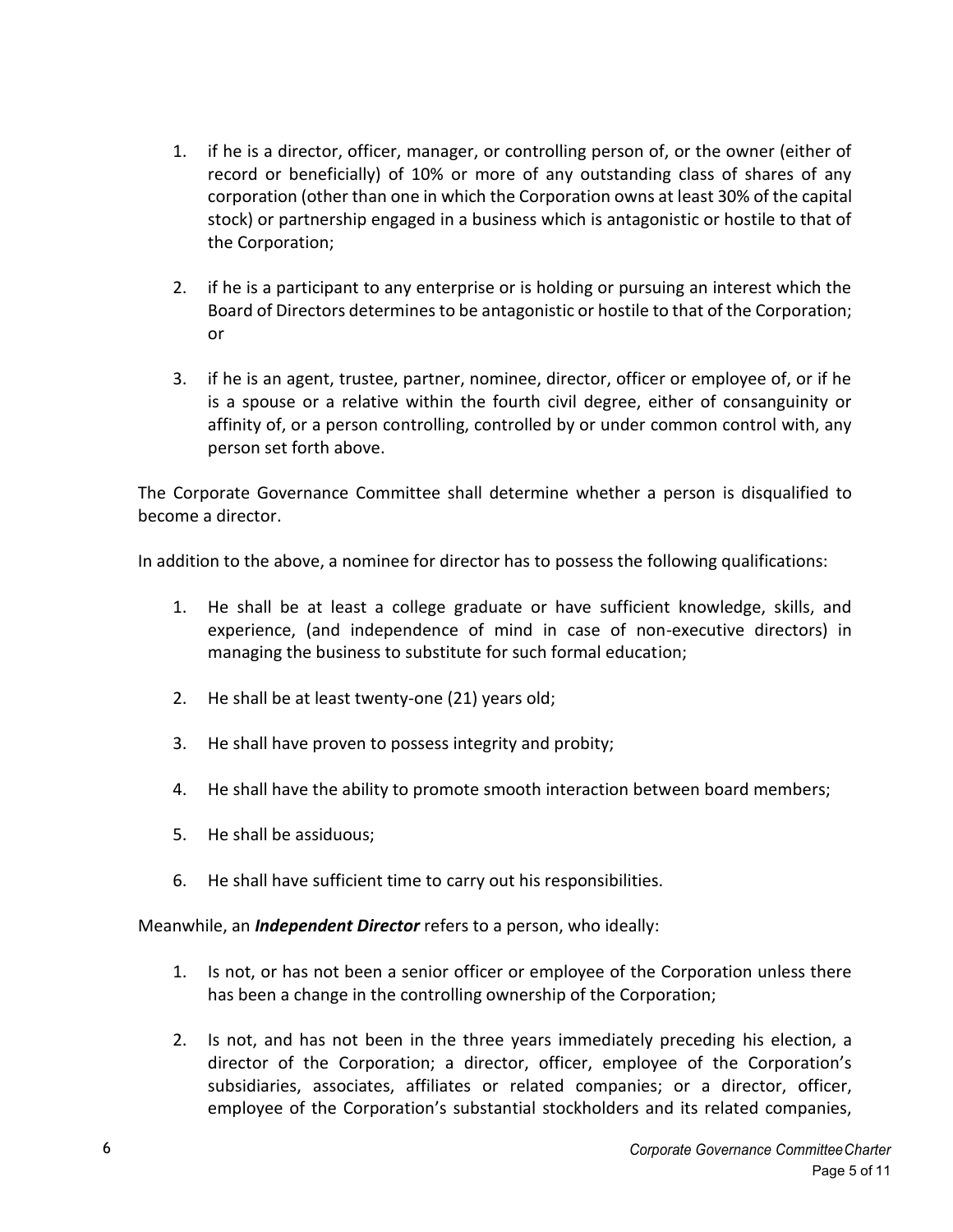except if he also serves as an independent director of the Corporation's subsidiaries, associates, affiliates or related companies;

- 3. Is not an owner of more than two percent (2%) of the outstanding shares of the Corporation, its subsidiaries, associates, affiliates or related companies;
- 4. Is not a relative of a director, officer, or substantial stockholder of the Corporation or any of its related companies or of any of its substantial stockholders. For this purpose, relatives include spouse, parent, child, brother, sister and the spouse of such child, brother or sister;
- 5. Is not acting as a nominee or representative of any director of the Corporation or any of its related companies;
- 6. Is not a securities broker-dealer of listed companies and registered issuers of securities. "Securities broker-dealer" refers to any person holding any office of trust and responsibility in a broker-dealer firm, which includes, among others, a director, officer, principal stockholder, nominee of the firm to the Exchange, an associated person or salesman, and an authorized clerk of the broker or dealer;
- 7. Is not retained, either in his personal capacity or through a firm, as a professional adviser, auditor, consultant, agent or counsel of the Corporation, any of its related companies or substantial stockholder, or is otherwise independent of Management and free from any business or other relationship within the three years immediately preceding the date of his election;
- 8. Does not engage or has not engaged, whether by himself or with other persons or through a firm of which he is a partner, director or substantial stockholder, in any transaction with the Corporation or any of its related companies or substantial stockholders, other than such transactions that are conducted at arm's length and could not materially interfere with or influence the exercise of his independent judgment;
- 9. Is not affiliated with any non-profit organization that receives significant funding from the Corporation or any of its related companies or substantial stockholders; and
- 10. Is not employed as an executive officer of another company where any of the Corporation's executives serve as directors.

Related companies, as used in this section, refer to (a) the Corporation's holding/parent company; (b) its subsidiaries; and (c) subsidiaries of its holding/parent company.

Independent Directors are only allowed to serve for a maximum cumulative term of nine (9) years. After which, the independent director is perpetually barred from re-election as such.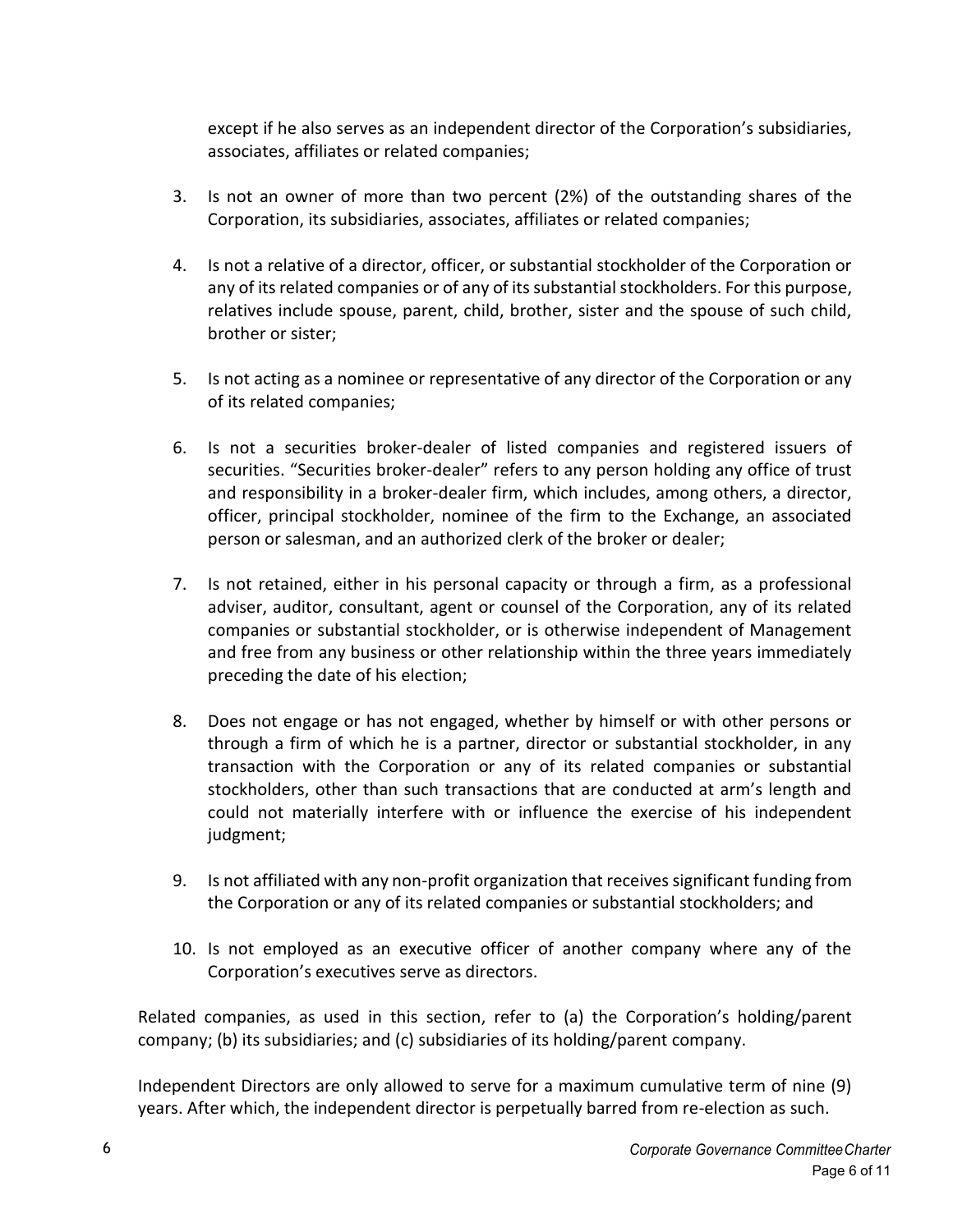An independent director barred from re-election as such may continue to qualify for nomination and election as a non-independent director.

In the event that the Corporation wants to retain the independent director after serving nine (9) years, the Board should provide meritorious justification/s and seek the approval of the stockholders in the Annual Stockholders' Meeting.

#### *E.4. Disqualification of Directors*

#### *1. Permanent Disqualification*

The following shall be grounds for the permanent disqualification of a Director:

- a. Any person convicted by final judgment or order by a competent judicial or administrative body of any crime that:
	- i. involves the purchase or sale of securities, as defined in the Securities Regulation Code;
	- ii. arises out of the person's conduct as an underwriter, broker, dealer, investment adviser, principal, distributor, mutual fund dealer, futures commission merchant, commodity trading advisor, or floor broker; or
	- iii. arises out of his fiduciary relationship with a bank, quasi-bank, trust company, investment house or as an affiliated person of any of them;
- b. Any person who, by reason of misconduct, after hearing, is permanently enjoined by a final judgment or order of the SEC, Bangko Sentral ng Pilipinas (BSP) or any court or administrative body of competent jurisdiction from:
	- i. acting as underwriter, broker, dealer, investment adviser, principal distributor, mutual fund dealer, futures commission merchant, commodity trading advisor, or floor broker;
	- ii. acting as director or officer of a bank, quasi-bank, trust company, investment house, or investment company;
	- iii. engaging in or continuing any conduct or practice in any of the capacities mentioned in sub-paragraphs (a) and (b) above, or willfully violating the laws that govern securities and banking activities.

The disqualification shall also apply if such person is currently the subject of an order of the SEC, BSP or any court or administrative body denying, revoking or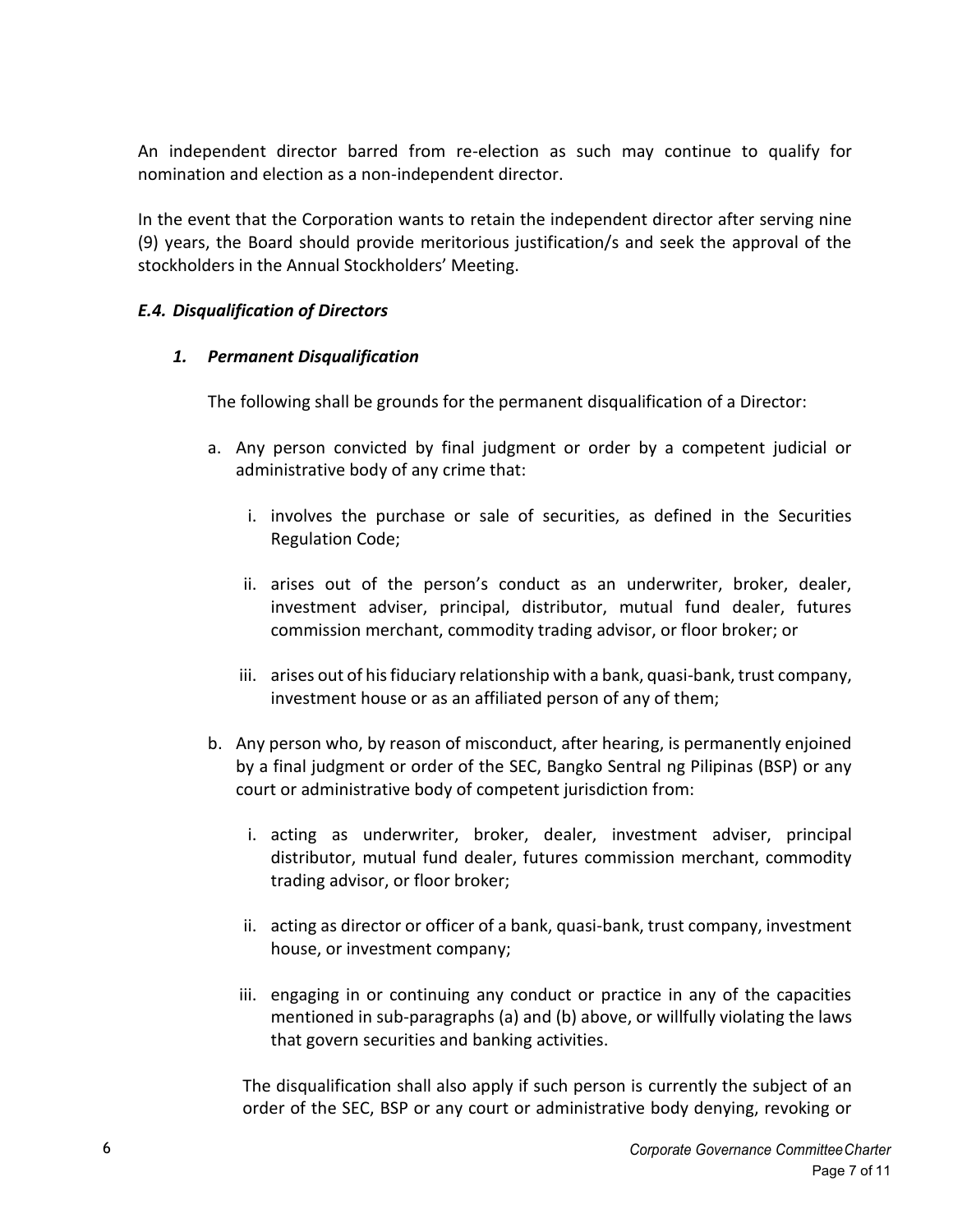suspending any registration, license or permit issued to him under the Corporation Code, Securities Regulation Code or any other law administered by the SEC or Bangko Sentral ng Pilipinas (BSP), or under any rule or regulation issued by the SEC or BSP, or such person has otherwise been restrained to engage in any activity involving securities and banking; or such person is currently the subject of an effective order of a self-regulatory organization suspending or expelling him from membership, participation or association with a member or participant of the organization;

- c. Any person convicted by final judgment or order by a court or competent administrative body of an offense involving moral turpitude, fraud, embezzlement, theft, estafa, counterfeiting, misappropriation, forgery, bribery, false affirmation, perjury or other fraudulent acts;
- d. Any person who has been adjudged by final judgment or order of the SEC, BSP, court, or competent administrative body to have wilfully violated, or wilfully aided, abetted, counselled, induced or procured the violation of any provision of the Corporation Code, Securities Regulation Code or any other law, rule, regulation or order administered by the SEC or the BSP;
- e. Any person judicially declared as insolvent;
- f. Any person found guilty by final judgment or order of a foreign court or equivalent financial regulatory authority of acts, violations or misconduct similar to any of the acts, violations or misconduct enumerated in sub-paragraphs (i) to (v) above;
- g. Conviction by final judgment of an offense punishable by imprisonment for more than six (6) years, or a violation of the Corporation Code committed within five (5) years prior to the date of his election or appointment;
- h. Other grounds as the SEC may provide.

# *2. Temporary Disqualification*

The Board may temporarily disqualify a Director for any of the following reasons:

- a. Refusal to comply with the disclosure requirements of the Securities Regulation Code and its Implementing Rules and Regulations. The disqualification shall be in effect as long as the refusal persists;
- b. Absence in more than fifty percent (50%) of all regular and special meetings of the Board during his incumbency, or any twelve (12) month period during the said incumbency, unless the absence is due to illness, death in the immediate family or serious accident. The disqualification shall apply for purposes of the succeeding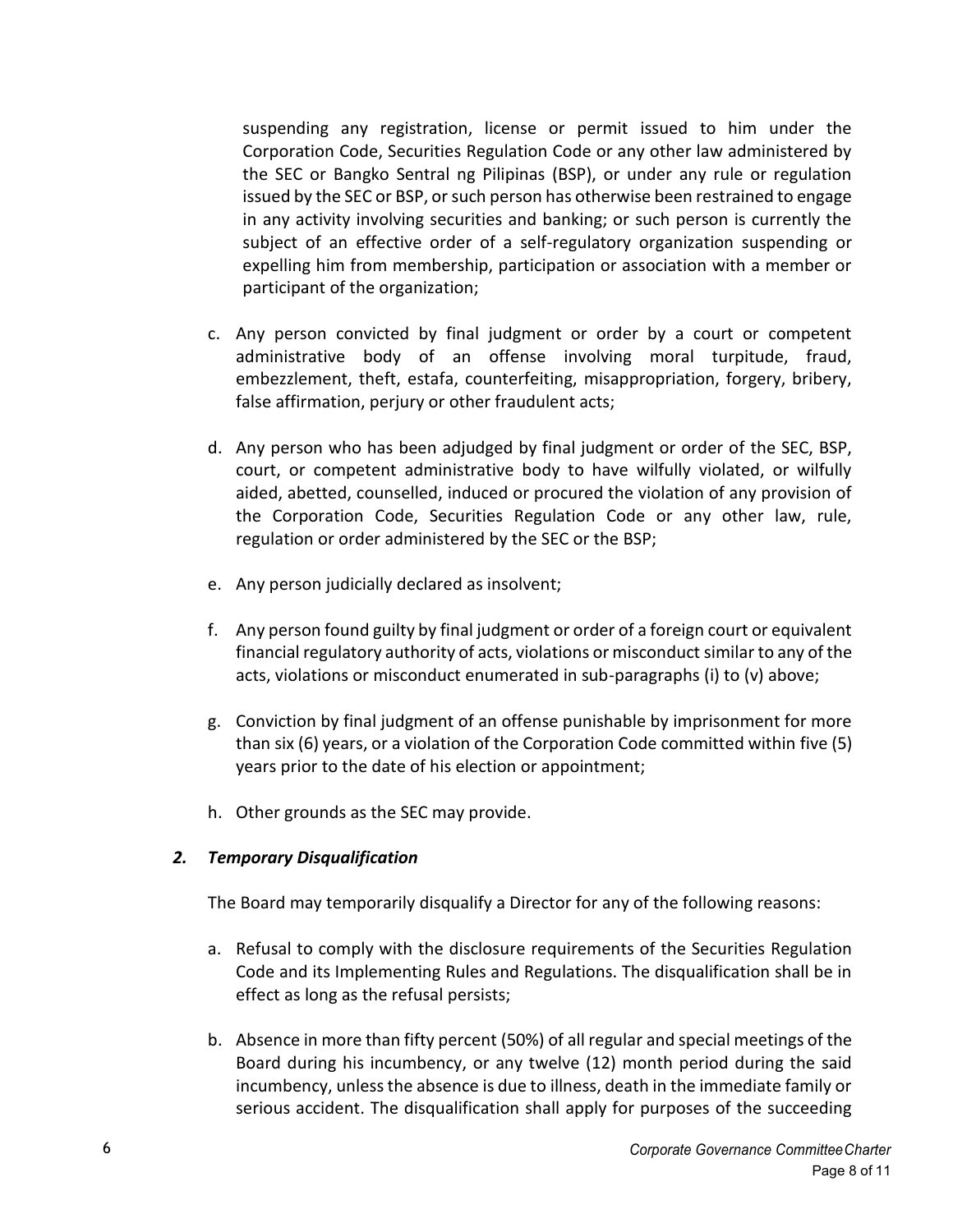election;

- c. Dismissal or termination for cause as director of any publicly-listed company, public company, registered issuer of securities and holder of a secondary license from the SEC. The disqualification shall be in effect until he has cleared himself from any involvement in the cause that gave rise to his dismissal or termination;
- d. If the beneficial equity ownership of an Independent Director in the Corporation or its subsidiaries and affiliates exceeds two percent (2%) of its subscribed capital stock. The disqualification from being elected as an independent director shall be lifted if the limit is later complied with; and
- e. If any of the judgments or orders cited in the grounds for permanent disqualification has not yet become final.

A temporarily disqualified Director shall, within sixty (60) business days from such disqualification, take the appropriate action to remedy or correct the disqualification. If he fails or refuses to do so for unjustified reasons, the disqualification shall become permanent.

# *E.5. Removal*

Article III, Section 3.09 of the Corporation's By-Laws states that any director may be removed, either for or without cause, at any regular or special meeting of the stockholders by the affirmative vote of the stockholders holding or representing two-thirds (2/3) of the subscribed capital stock entitled to vote. In this case, notice of the intention to act upon such matter must have been given in the notice calling such meeting. If the notice calling such meeting shall so provide, the vacancy caused by such removal may be filled at such meeting by a vote of a majority of the stockholders present and entitled to vote.

# *E.6. Risk to Minority Shareholders*

The Board of Directors and Management are committed to respect and protect investor's rights and interests, whether majority or minority, at all times. In order to mitigate and eliminate risks arising from restriction of rights of minority and undue preference to controlling shareholders, the following provisions are being recognized by the Corporation as set out in the Revised Manual on Corporate Governance:

- 1. A director shall not be removed without cause if it will deny minority shareholders representation in the Board.
- 2. It is the duty of the Board to promote the rights of the stockholders, remove impediments to the exercise of those rights and provide an adequate avenue for them to seek timely redress for breach of their rights.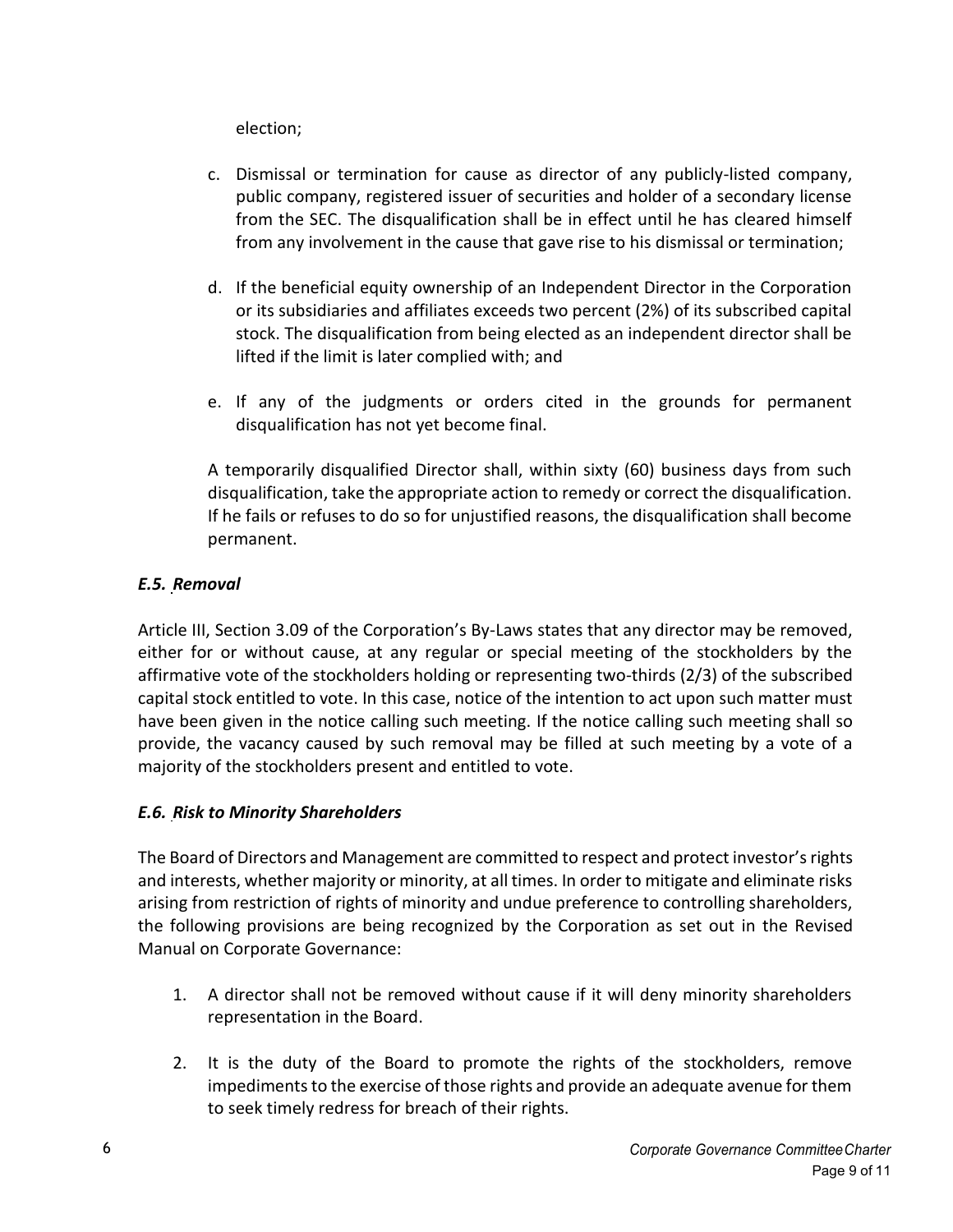3. Although all stockholders should be treated equally or without discrimination, the Board should give minority stockholders the right to propose the holding of meetings and the items for discussion in the agenda that relate directly to the business of the Corporation.

#### **F. Meetings**

A meeting of the Committee may be called by its Chairman or any of its members. Attendance of at least a majority of the Members present throughout the meeting shall constitute a quorum for the Committee to transact business.

A Committee meeting shall be convened upon notice in writing or electronic notice, at least three days prior to the meeting and specifying the place, date and time of the meeting and the matters to be discussed at the meeting. Notice of a meeting shall be deemed to be duly served upon a Member if it is given to him personally, or sent to him by mail, email, short messaging system, or facsimile transmission to his address or facsimile number, as appropriate.

The Committee may request any officer or employee of the Corporation, or any special counsel or advisor, to attend a meeting of the Committee or to meet with any members of, or consultant to, the Committee.

The Committee may retain any independent counsel, expert or advisor (accounting, financial or otherwise) that the Committee believes to be necessary or appropriate. The Committee may also utilize the services of the Corporation's regular legal counsel or other advisors to the Corporation.

The Committee shall appoint a Secretary who shall prepare minutes of the meeting of the Committee. Minutes of its meetings will be approved by the Committee and maintained on behalf of the Committee. Such records shall be open for inspection by any Member or Advisor upon reasonable prior notice during usual office hours of the Corporation.

#### **G. Reporting**

To keep the Board apprised on the results of the Committee's activities, the Committee Chairman shall report to the Board following each meeting significant matters discussed and acted upon.

#### **H. Performance Evaluation**

To ensure that the Committee will continue to fulfill its responsibilities in accordance with the global best practices, the Committee shall conduct an assessment of its performance